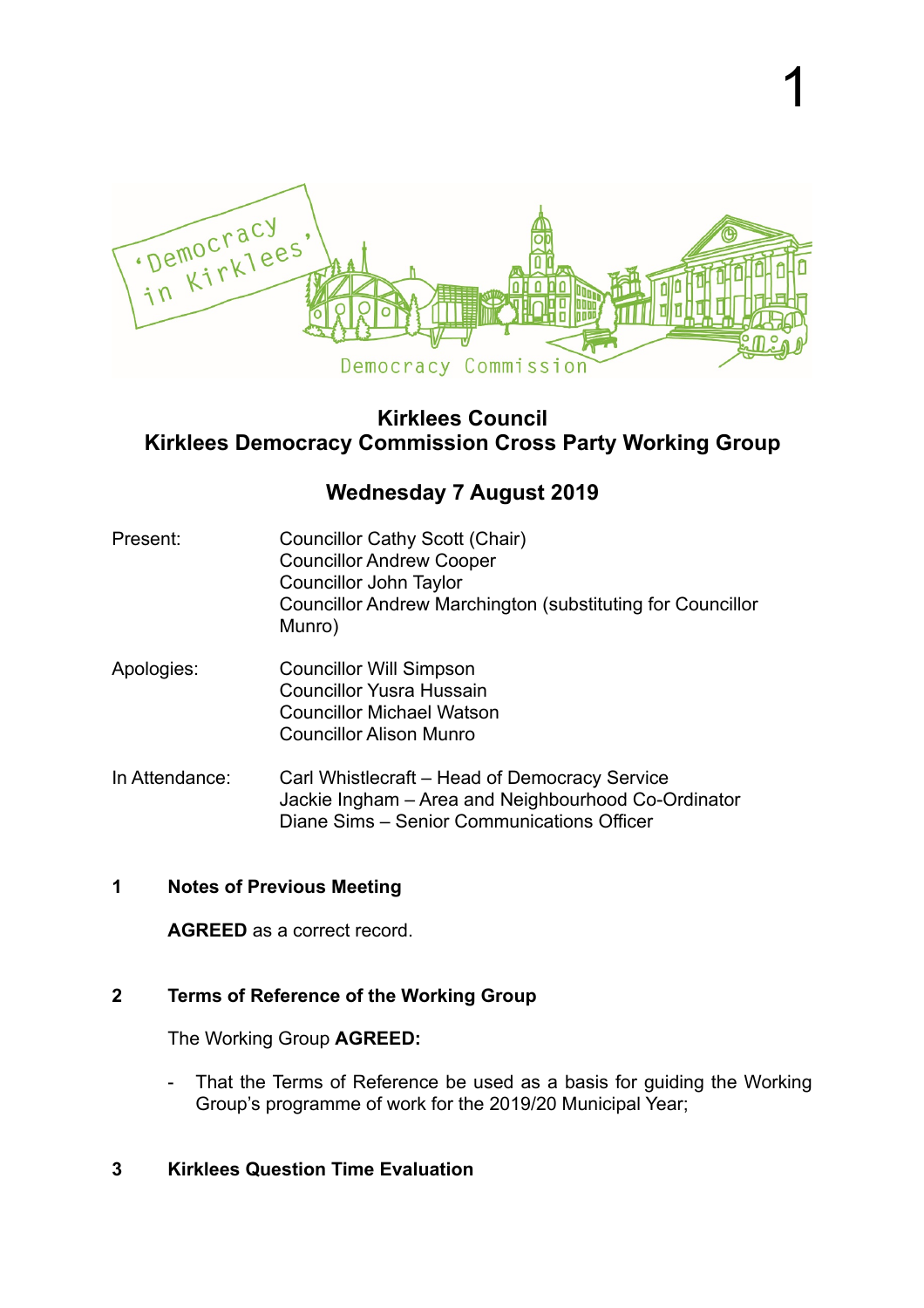Jackie Ingham presented a report setting out the evaluation findings in light of the five Question Time events which had been held following the recommendation of the Democracy Commission. Leading Members had asked the Working Group to carry out this role. The report focussed on the following key areas:

1

- Format and content;
- Panel composition;<br>• Facilitation arranger
- Facilitation arrangements;
- The approach to collating and asking the questions:
- The audience;
- Venue and location;
- Frequency of events, dates and times;
- Future promotion.

In consideration of the findings the Working Group made reference to the following points:

- The importance of being mindful of the gender balance of the Panel whilst accepting the fact that all political group leaders are currently male;
- The extent to which we are reaching those citizens that would not normally take part or engage in such events;
- The importance of being very clear in communication and marketing information what the events are about and what citizens can realistically expect. Managing expectations is important;
- The value of going to a variety of different places where people are already. Tapping into existing events is a consideration as is looking at different venues such as mosques and sixth form colleges;
- Experimenting with the format in a way that provides opportunities to listen and have informal dialogue as well as answer questions;
- Increasing the pool of facilitators would be beneficial in terms of both variety and assisting in the planning of the events;

The Working Group **AGREED** that**:** 

- Question Time should continue in the 2019/20 municipal year;
- Such events should take place in a variety of settings and venues and should endeavour to use community venues where they prove cost effective;
- Different formats should be piloted in a way that blends the formal Question Time approach with informal opportunities for dialogue between politicians and citizens. Themed sessions should be considered as part of such pilot arrangements;
- Whilst the initial expectation was that Group Leaders form the Panel there should be flexibility to allow groups to put forward who they feel is best suited to be involved dependent on the approach / theme adopted;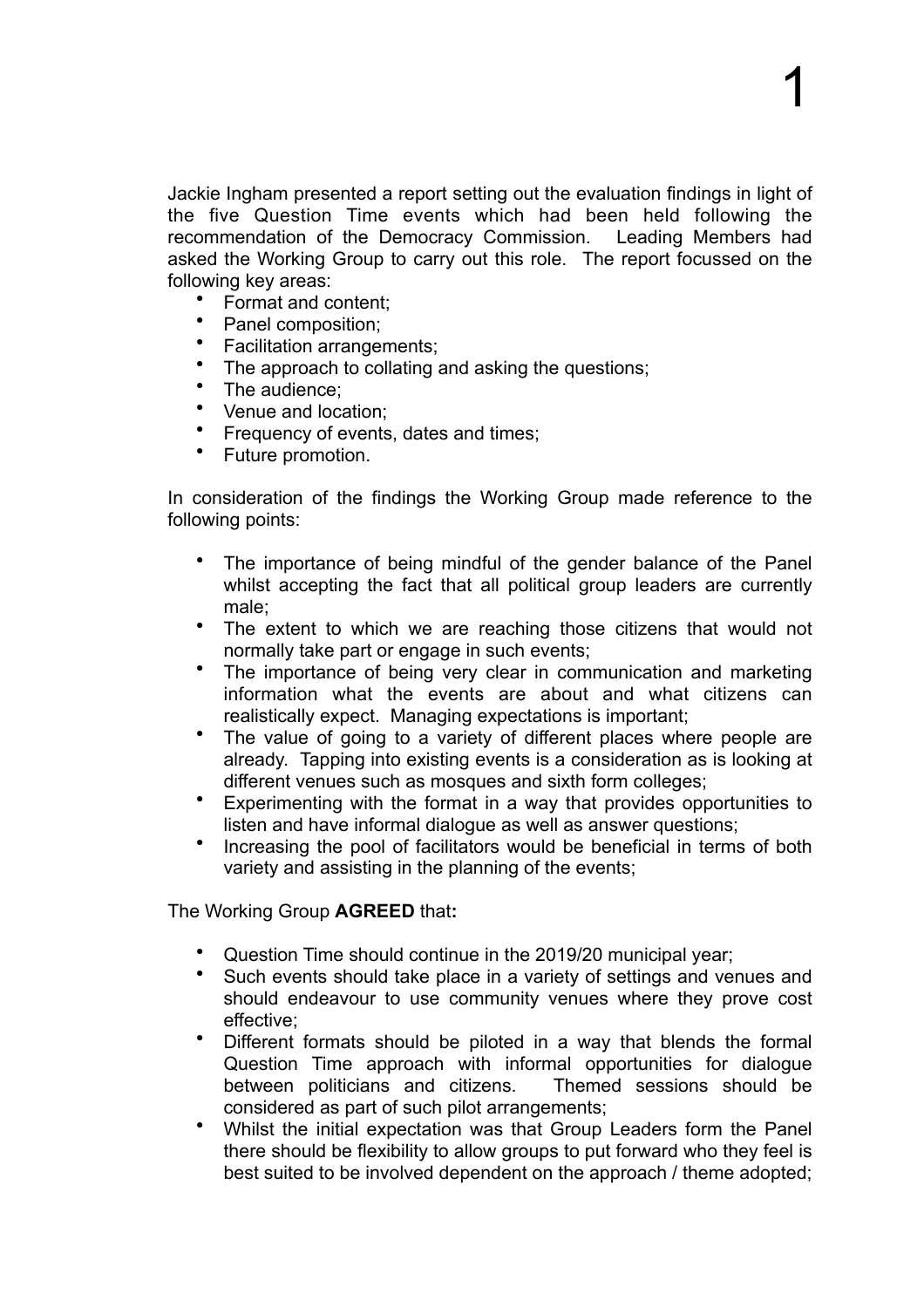- The Working Group has a role in guiding and informing the practical arrangements of each event during the course of the 2019/20 municipal year;
- The outcomes of this discussion are fed back to Leading Members.

### **4 The Councillor Role – Progress Report**

Councillors Scott and Taylor fed back to the Working Group on the work that had taken place thus far to progress the recommendation relating to the changing councillor role.

The accompanying report set out details of workshop events that had taken place with both staff and councillors, the initial outcomes of which were appended to the report. The report explained that the research phase of the work was almost complete, with one further engagement activity outstanding.

In consideration of the report the Working Group made reference to the following points:

- The importance of linking this piece of work with the Officer / Councillor Protocols;
- The ways in which the information gathered would be "boiled down" into a revised role profile whilst not losing any of the important insight collected.

The Working Group **AGREED** that**:** 

- The final engagement phase should be completed;<br>• The collective findings should then he used to c
- The collective findings should then be used to develop a new role profile. HR support should be used as part of this process;
- The new draft of the role profile should be shared with the Working Group and thereafter the officers involved in the engagement and all councillors;
- Pending the outcome of the above work, this should inform the support that councillors receive (from the wider Council and the Democracy Service) to carry out that role.

#### **5 Forward Agenda Plan**

The Working Group considered the first draft of the Forward Agenda Plan for 2019 / 20 and **AGREED** that:

- Councillors at the Heart of the Organisation be considered at the September meeting;
- The European Charter of Local Self Governance be added to the Agenda Plan.